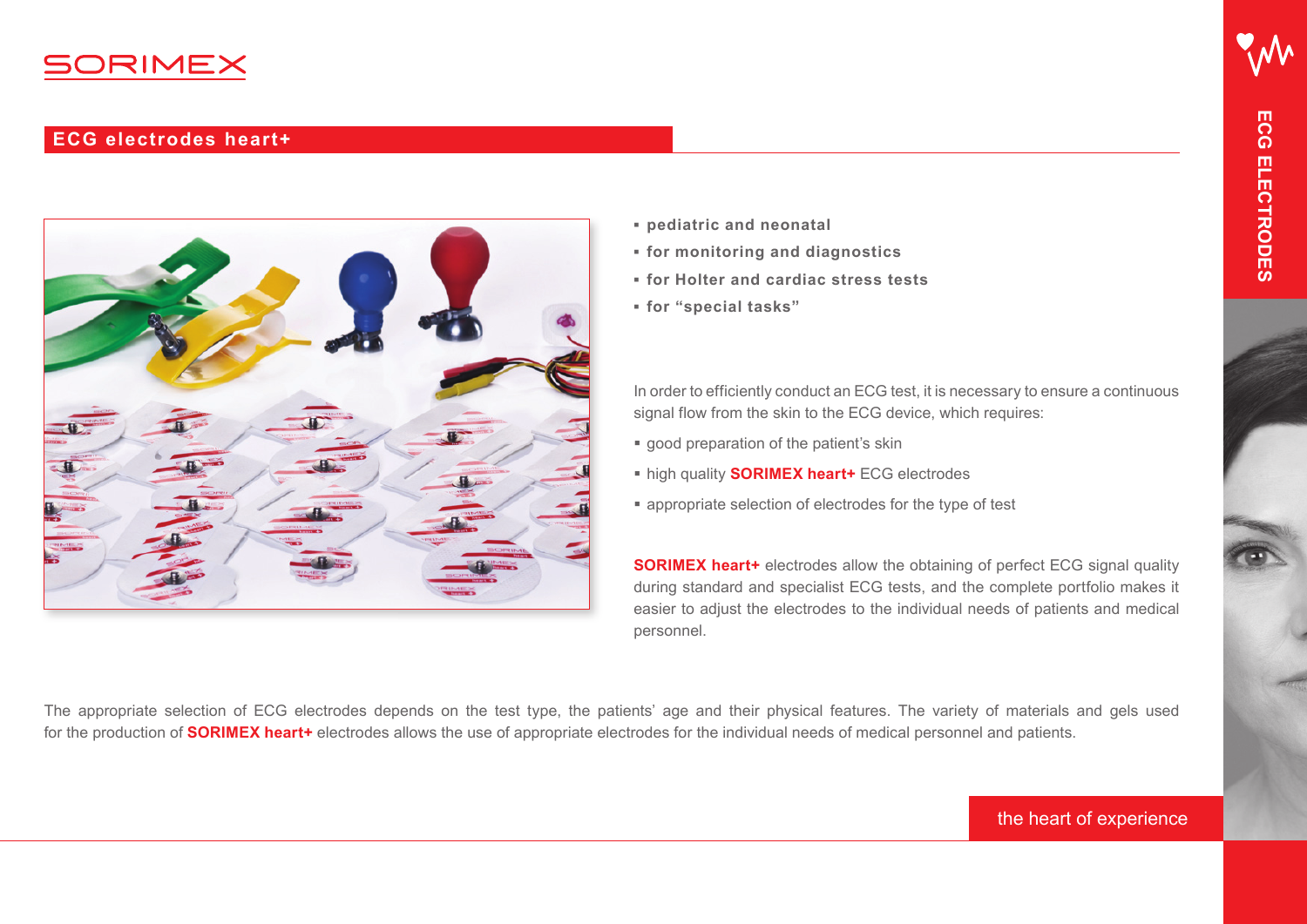# 50RIMEX

# **Pediatric and neonatal ECG electrodes**

*heart+ for sensitive skin*

#### **Wireless electrodes**

- variety of shapes and sizes for easy adjustment for the youngest patients
- **efficient monitoring regardless of the child's spontaneous** movement
- **hypoallergenic** electrodes which do not irritate sensitive skin
- a sensor covered with Ag/AgCl ensures perfect conduction
- a clear and reliable signal thanks to the use of a safe solid gel





#### **Electrodes with a wire**

- **Exercise 1 a hydrogel created especially for neonatal electrodes**
- wet gel, especially valuable in incubators
- the possibility to reposition the electrodes multiple times during everyday care of young patients
- X-ray in the product name means the possibility to conduct X-ray tests without removing the electrodes
- no dirt and irritation
- compatible with ECG cables finished with DIN 1.5 mm sockets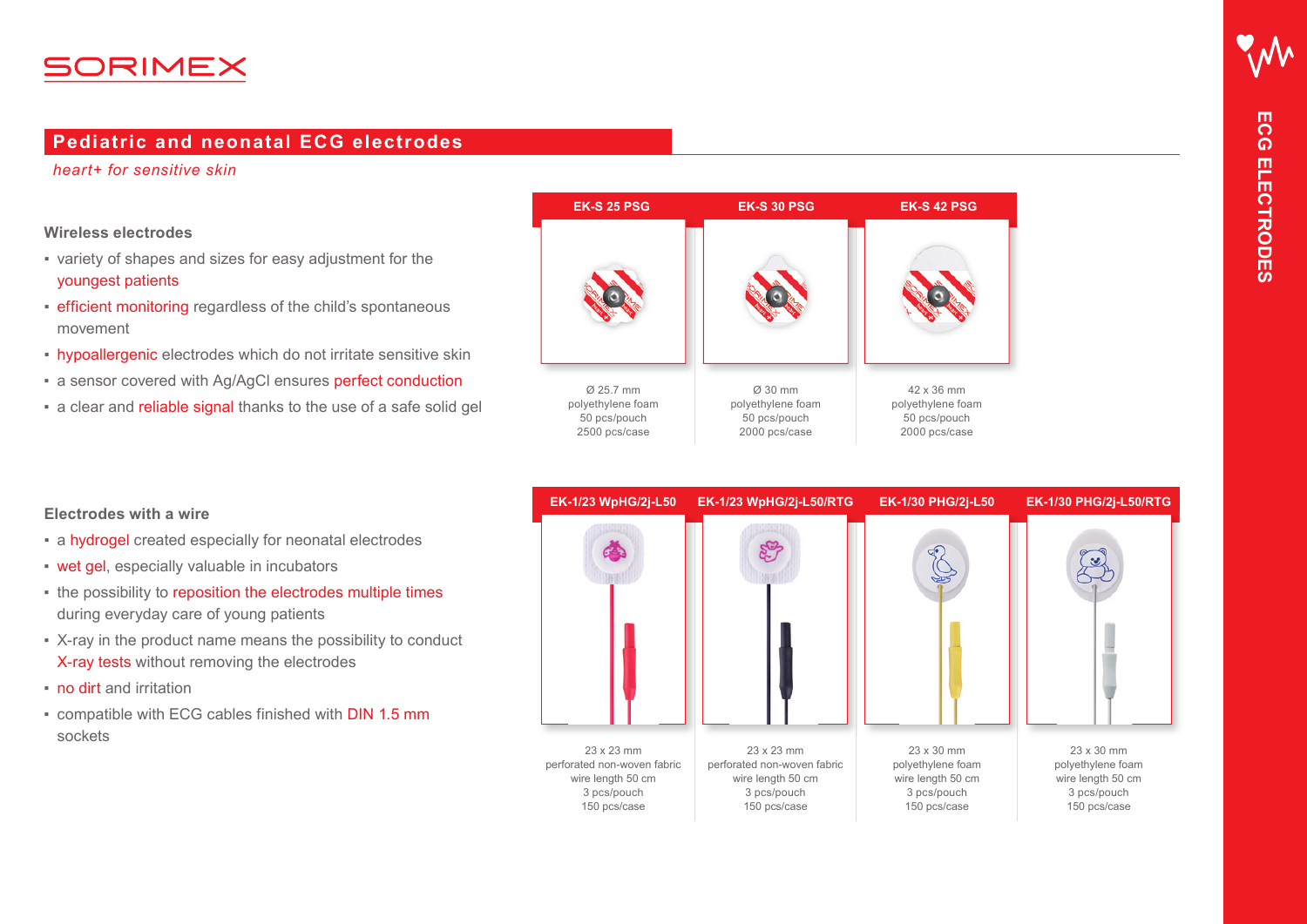## **ECG electrodes for Holter and cardiac stress tests**

*heart+ specialist diagnostics*

- reliable quality of recordings with long-term ECG monitoring and stress test
- **powerful adhesive** for electrode stability, also when the patient is moving
- enable normal patient activity without any disturbances to recordings thanks to dedicated installation of ECG wires
- **.** flexible foam ensures the patient's **comfort** during the test



## **ECG electrodes for "special tasks"**

*heart+ for active people*

- for especially active patients during a test
- **best for people who sweat excessively or are overweight** or underweight
- delicate non-woven fabric allows the skin to breathe freely during a test in challenging conditions
- **.** loose mesh of non-woven fabric perfectly adjusts to the shape of the body
- X-ray in the product name means that it is possible to conduct a X-ray without removing the electrodes

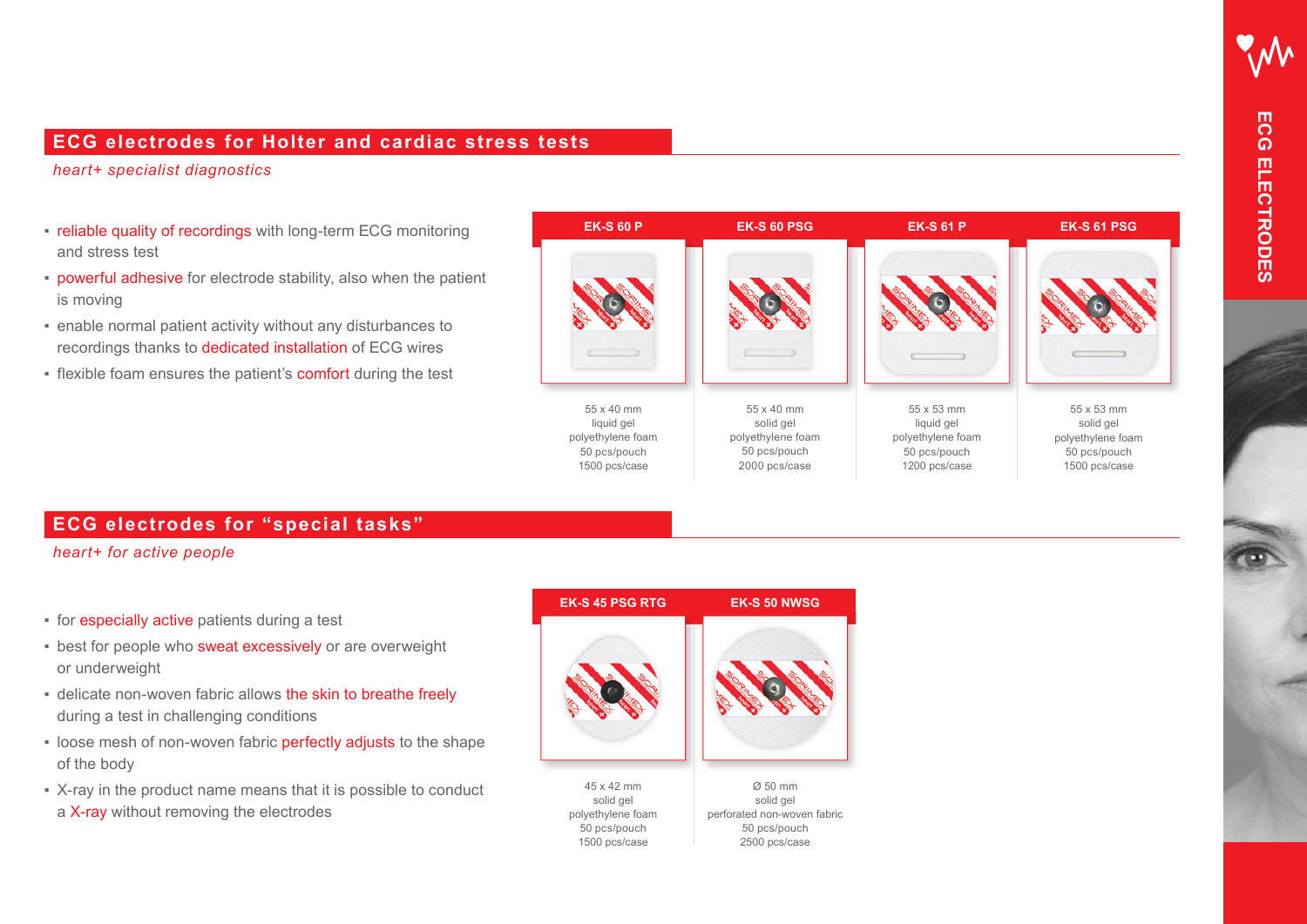# **ECG electrodes for monitoring**

#### *heart+ everyday precision*

#### **Disposable electrodes**

- foam flexibility maintains the electrode in a stable position, increasing the effectiveness of the test
- the sensor covered with Ag/AgCl ensures perfect conduction
- **precise diagnosis** is possible due to the reduction of artifacts
- **EXECT:** variety of shapes, sizes and gels ensures comfort when adjusting the electrode to the test needs



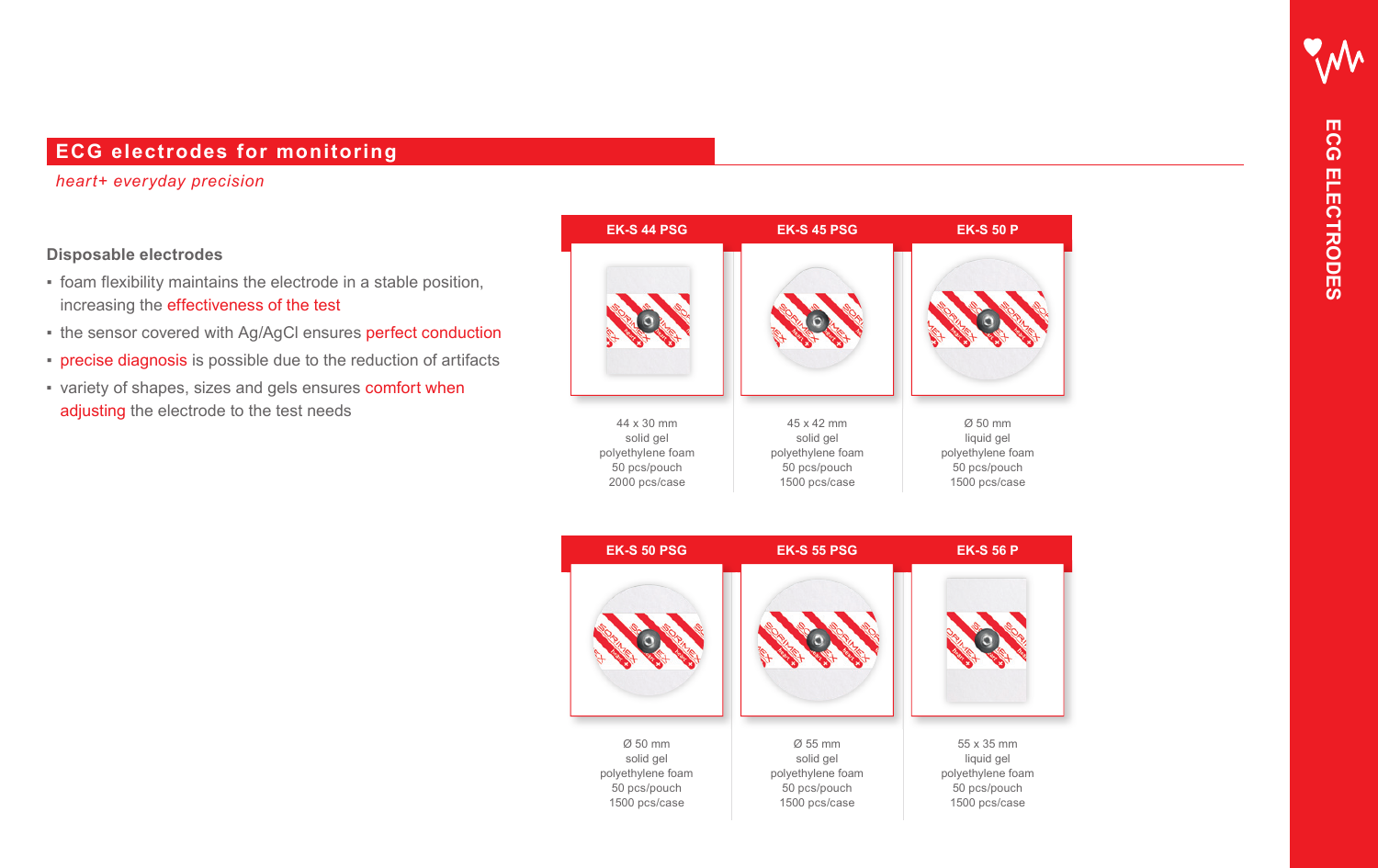# **ECG electrodes for monitoring**

*heart+ everyday precision*

#### **Reusable electrodes**

- quick and stable application when conducting resting electrocardiogram
- possible use with adults and children
- the large size of the conducting element improves conduction
- $\blacksquare$  installation intended for connection with a  $\emptyset$  4 mm diameter banana plug, latch or clamp





Manufactured in accordance with **www.sorimex.eu** Manufactured in accordance with Medical Device Directive 93/42/EEC EN ISO 13485 EN ISO 14971